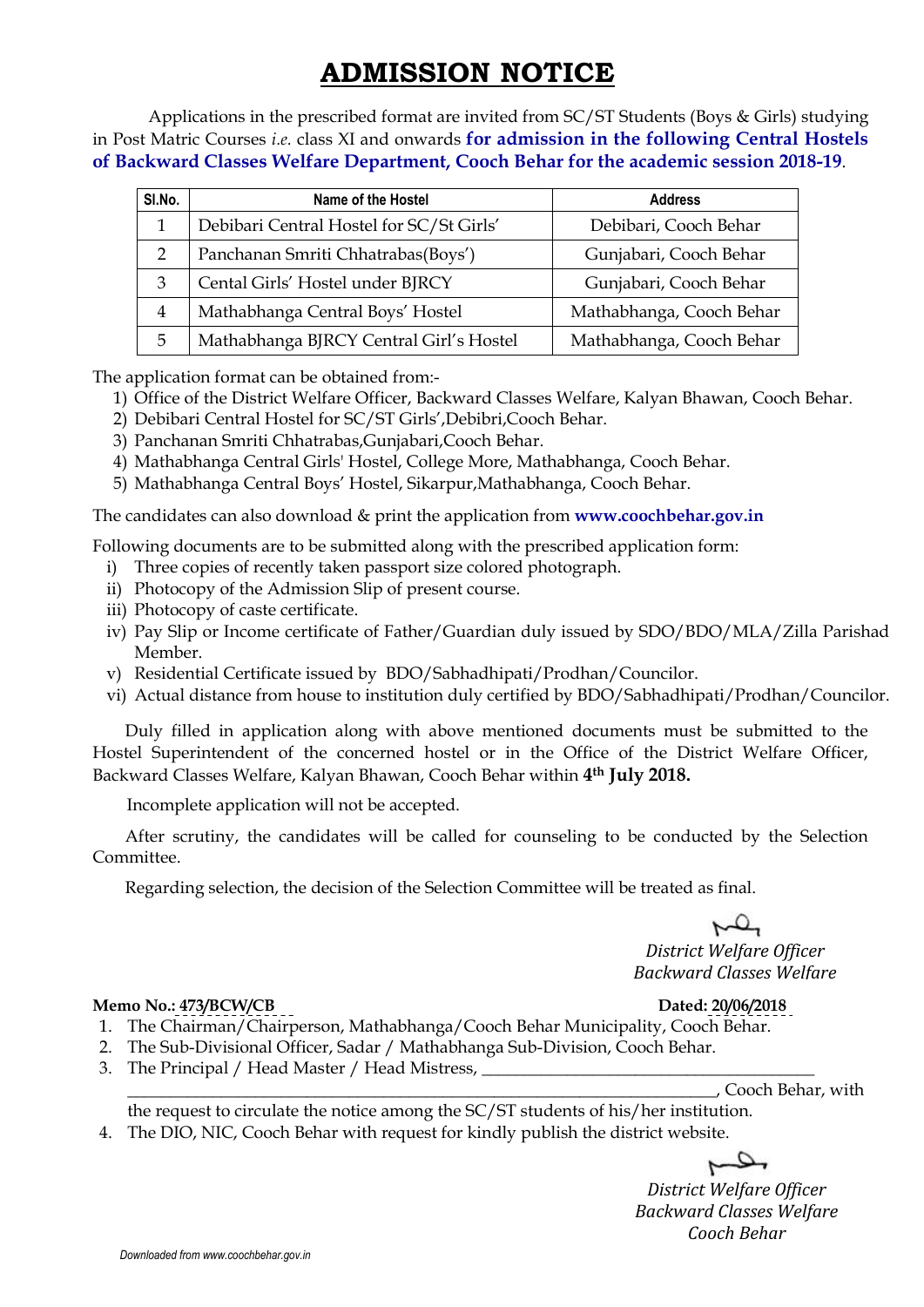## GOVERNMENT OF WEST BENGAL BACKWARD CLASSES WELFARE DEPARTMENT, COOCH BEHAR

|     |                                                              |                           |  | <b>HOSTEL ADMISSION FORM FOR</b> (Mark the hostel applied for)                                                      |                                                                                                                       |                                        |  |
|-----|--------------------------------------------------------------|---------------------------|--|---------------------------------------------------------------------------------------------------------------------|-----------------------------------------------------------------------------------------------------------------------|----------------------------------------|--|
|     | A) Central Girl's Hostel under BJRCY, Gunjabari, Cooch Behar |                           |  |                                                                                                                     | D) Mathabhanga Central Boy's Hostel                                                                                   |                                        |  |
|     | B) Debibari Central Girl's Hostel, Cooch Behar               |                           |  |                                                                                                                     | E) Mathabhanga Central Girl's Hostel under BJRCY                                                                      |                                        |  |
|     | C) Panchanan Smriti Chhatrabas (Boys), Gunjabari             |                           |  |                                                                                                                     |                                                                                                                       |                                        |  |
|     |                                                              |                           |  | <b>Session: 2018-2019</b>                                                                                           |                                                                                                                       |                                        |  |
|     |                                                              |                           |  | (To be submitted within 04-JUL-2018)                                                                                |                                                                                                                       |                                        |  |
| 1.  |                                                              |                           |  |                                                                                                                     |                                                                                                                       |                                        |  |
| 2.  | Application's Mobile No.*                                    |                           |  | <u> 1980 - Jan James James Barnett, fransk politik (d. 1980)</u>                                                    |                                                                                                                       | Paste a Recently                       |  |
| 3.  | Father's Name                                                |                           |  |                                                                                                                     |                                                                                                                       | <b>Taken Pass Port</b>                 |  |
| 4.  | <b>Contact Number</b>                                        |                           |  |                                                                                                                     |                                                                                                                       | <b>Size Colours</b><br>Photograph Here |  |
| 5.  | <b>Present Address</b>                                       |                           |  |                                                                                                                     |                                                                                                                       |                                        |  |
|     |                                                              |                           |  |                                                                                                                     |                                                                                                                       |                                        |  |
| 6.  | <b>Permanent Address</b>                                     |                           |  |                                                                                                                     | <u> 1989 - Johann Stoff, deutscher Stoff, der Stoff, der Stoff, der Stoff, der Stoff, der Stoff, der Stoff, der S</u> |                                        |  |
|     |                                                              |                           |  |                                                                                                                     |                                                                                                                       |                                        |  |
|     |                                                              |                           |  |                                                                                                                     |                                                                                                                       |                                        |  |
| 7.  | Caste & Sub-Caste                                            |                           |  |                                                                                                                     |                                                                                                                       |                                        |  |
| 8.  | Date of Birth                                                |                           |  |                                                                                                                     |                                                                                                                       |                                        |  |
| 9.  | Details of Last Examination Passed                           |                           |  |                                                                                                                     |                                                                                                                       |                                        |  |
|     | <b>Examination</b>                                           | School/College/University |  | <b>Division</b>                                                                                                     | <b>Marks Obtained</b>                                                                                                 | Percentage                             |  |
|     | <b>Passed</b>                                                |                           |  |                                                                                                                     |                                                                                                                       |                                        |  |
|     |                                                              |                           |  |                                                                                                                     |                                                                                                                       |                                        |  |
| 10. | a) Present Institution                                       |                           |  |                                                                                                                     | <u> 1980 - Jan James James Barnett, fransk politik (d. 1980)</u>                                                      |                                        |  |
|     | b) Course                                                    |                           |  |                                                                                                                     |                                                                                                                       |                                        |  |
|     | c) Duration of Curse in Years                                |                           |  |                                                                                                                     |                                                                                                                       |                                        |  |
|     | d) Distance from Institution to residence                    |                           |  |                                                                                                                     |                                                                                                                       |                                        |  |
|     | 11. a) Name of Bank                                          |                           |  |                                                                                                                     |                                                                                                                       |                                        |  |
|     | b) Branch Name                                               |                           |  |                                                                                                                     |                                                                                                                       |                                        |  |
|     | c) IFSC of the Bank-Branch                                   |                           |  | <u> 1980 - Johann Barbara, martxa alemaniar argumento este alemaniar alemaniar alemaniar alemaniar alemaniar al</u> |                                                                                                                       |                                        |  |
|     | $d)$ A/C. No.                                                |                           |  |                                                                                                                     |                                                                                                                       |                                        |  |
|     | 12. a) Local Guardian's Name                                 |                           |  |                                                                                                                     |                                                                                                                       |                                        |  |
|     | b) Nature of Relation                                        |                           |  |                                                                                                                     |                                                                                                                       |                                        |  |
|     | c) Address                                                   |                           |  |                                                                                                                     |                                                                                                                       |                                        |  |
|     | d) Contact No. (Mobile/Land)*                                |                           |  |                                                                                                                     |                                                                                                                       |                                        |  |
|     | 13. Special reasons for admission (if any)                   |                           |  |                                                                                                                     |                                                                                                                       |                                        |  |

14. Local guardian's undertaking to be submitted in person before the concerned District Welfare Officer, Backward Classes Welfare, Cooch Behar.

I Shall abide by the rules and regulations of the hostel. I do not hold any appointment. If the event of being employed anywhere, I shall vacant my seat and leave the hostel. I am not associated with any subversive activities or any movement against Government. I shall leave the hostel immediately after completion of my final examination.

Dated :

 $\bar{a}$  , and the contribution of the contribution of the contribution of the contribution of the contribution of the contribution of the contribution of the contribution of the contribution of the contribution of the con